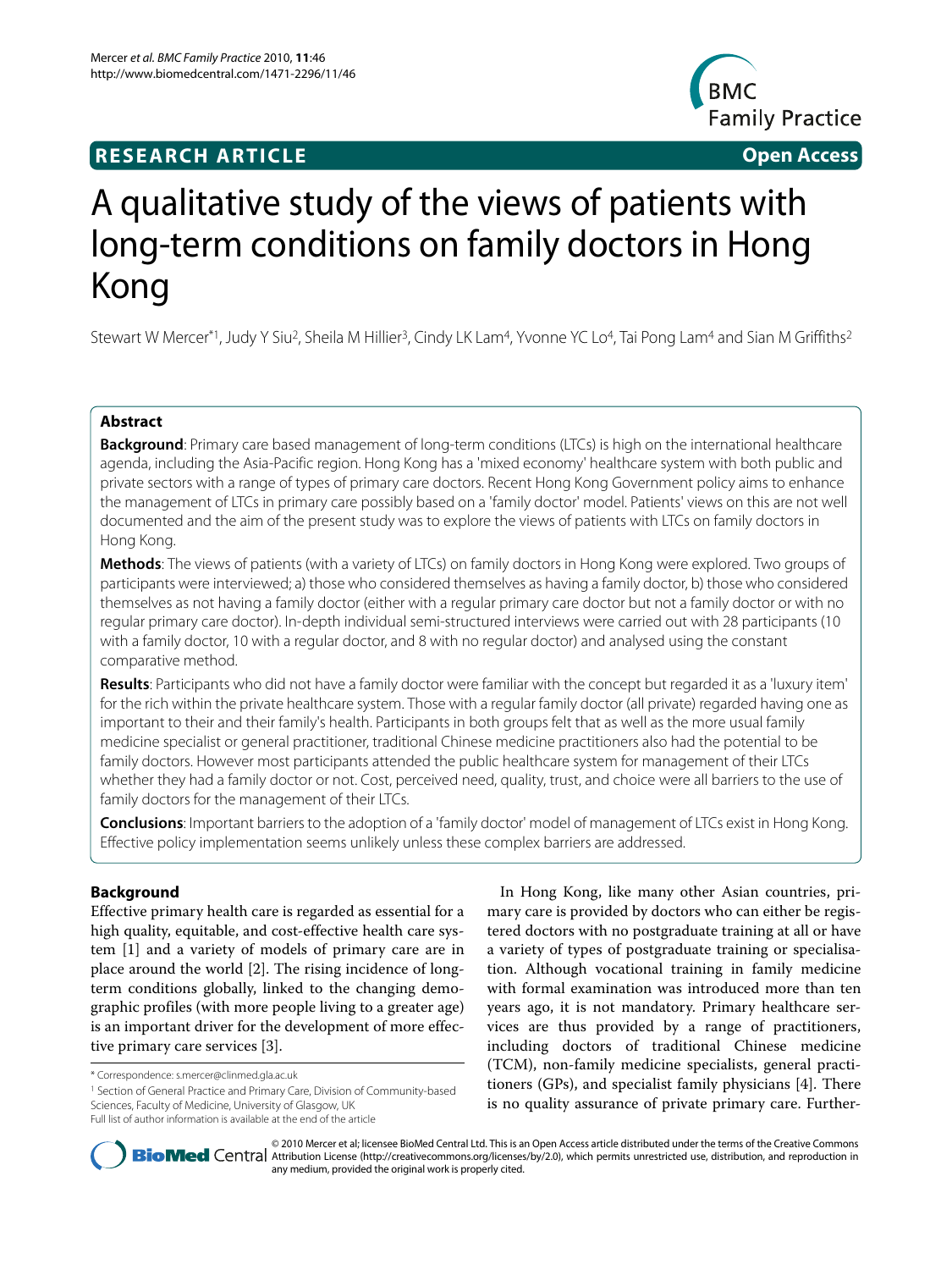more, Hong Kong has a 'mixed-economy' system combining a private healthcare system (where people pay for medical services and are free to choose their own doctors) with a public system which is heavily subsidised by the government and organised by the 'Hospital Authority' (HA). Primary care in the public sector is provided mainly by General Out-Patient Centres (GOPC). The private sector is the major provider of primary healthcare with about 70% of primary care consultations being provided privately [\[5\]](#page-10-4). The phenomenon of 'doctor shopping' is widespread in the private sector in Hong Kong [[4,](#page-10-3)[6\]](#page-10-5).

In Hong Kong, the recent consultative document "Building a Healthy Tomorrow - A Discussion Paper on the Future Service Delivery Model for our Health Care System" of the Health, Welfare and Food Bureau [\[5](#page-10-4)] places a strong emphasis on the need for an effective primary care system especially in chronic disease and preventive care. In the 2008-09 Policy Address, the government proposes further to subsidise chronic disease patients in receiving comprehensive treatment, follow-up and care support from private doctors, and is also planning to introduce basic primary care service models focusing on preventive care and a primary care register based on the family-doctor concept. The family-doctor model, therefore, has been put forward as a solution to the rising demand for health care services from the aging Hong Kong population [[5\]](#page-10-4).

The aim of the present study was to explore the incentives and barriers to adopting the family doctor model in Hong Kong from the viewpoint of patients with longterm conditions. Specific objectives were to:

1. Examine their knowledge and understanding of the concept of a 'family doctor '.

2. Explore their views on primary care as it currently exists.

3. Elucidate their attitudes towards the role of different primary care providers.

4. Delineate the incentives and barriers to adopting the family doctor model.

### **Methods**

The present study adopted qualitative methodology and such an approach is especially useful in elucidating issues of context, depth, detail, and content [[7\]](#page-10-6). The choice of qualitative methods reflected our desire to describe what exists 'out there' in the study sample including motivations, experiences and contexts and the reasons for and associations between them [[8\]](#page-10-7).

Qualitative research is usually carried out by one-toone interviews or by focus groups and both methods were considered. In the context of the present study, which we felt would be likely to touch on sensitive areas such as financial status and personal illness, it was

decided that one-to-one interviews were the better choice.

In our study, we broadly defined a primary care doctor as any type of doctor whom the subjects would first consult when they need to and a family doctor as one whom they would consult for all types of health problems. This comprehensiveness can help differentiate a family doctor from other types of providers in such a pluralistic primary care system. The identification of a "family doctor" was based on the perception of the subjects. The concept of family doctor is relatively new to Hong Kong citizens as they are free to change primary care doctors at will and there is no agreed standard on training or qualification for the family doctor.

We gathered views from 28 patients with a range of chronic conditions, who considered themselves to as either having ( $n = 10$ ) or not having ( $n = 18$ ) a family doctor at present (see below). As far as possible we tried to sample purposively to ensure a maximum variation in terms of age group, gender, socio-economic status (SES), and type of chronic disease (see Table [1](#page-2-0)).

#### **Recruitment/Interviews**

All interviews were carried out between September 2007 and March 2008. Patients were recruited from two sources. Most informants (22 out of the 28 interviewed) were recruited from wave one of the study SHS-P-10 (service utilisation) conducted by Lam [http://www.hku.hk/](http://www.hku.hk/fmunit/research/current_research.htm) [fmunit/research/current\\_research.htm.](http://www.hku.hk/fmunit/research/current_research.htm) This study collected information by telephone survey of a random sample of adults in Hong Kong (see Additional file [1](#page-9-0) for the questionnaire and details of the sampling). Informants were asked if they had a regular primary care doctor or not; if yes, they were asked whether they considered this regular doctor to be a family doctor (see additional file [1](#page-9-0)). Demographic and socio-economic details and also details of chronic diseases of the informants were also gathered. Patients with chronic conditions who were willing to be contacted further were telephoned by the research interviewer and asked to participate in one-to-one interviews. This approach resulted in 22 respondents who were interviewed individually. A weakness of this sampling source was that it was not possible to determine the qualifications of the doctors regarded as 'family doctors'. Thus we supplemented the 'family doctor' group with an additional 6 interviews with chronic disease patients attending a fully qualified family specialist (a Fellow of the Hong Kong College of Family Physicians and a Member of the Hong Kong Academy of Medicine). In this way we were able to discern if the views expressed by those who considered themselves as having a family doctor (of unknown qualification) were similar or different to those attending a known, fully qualified family specialist. Suitable patients (i.e. those with different chronic conditions, ages, and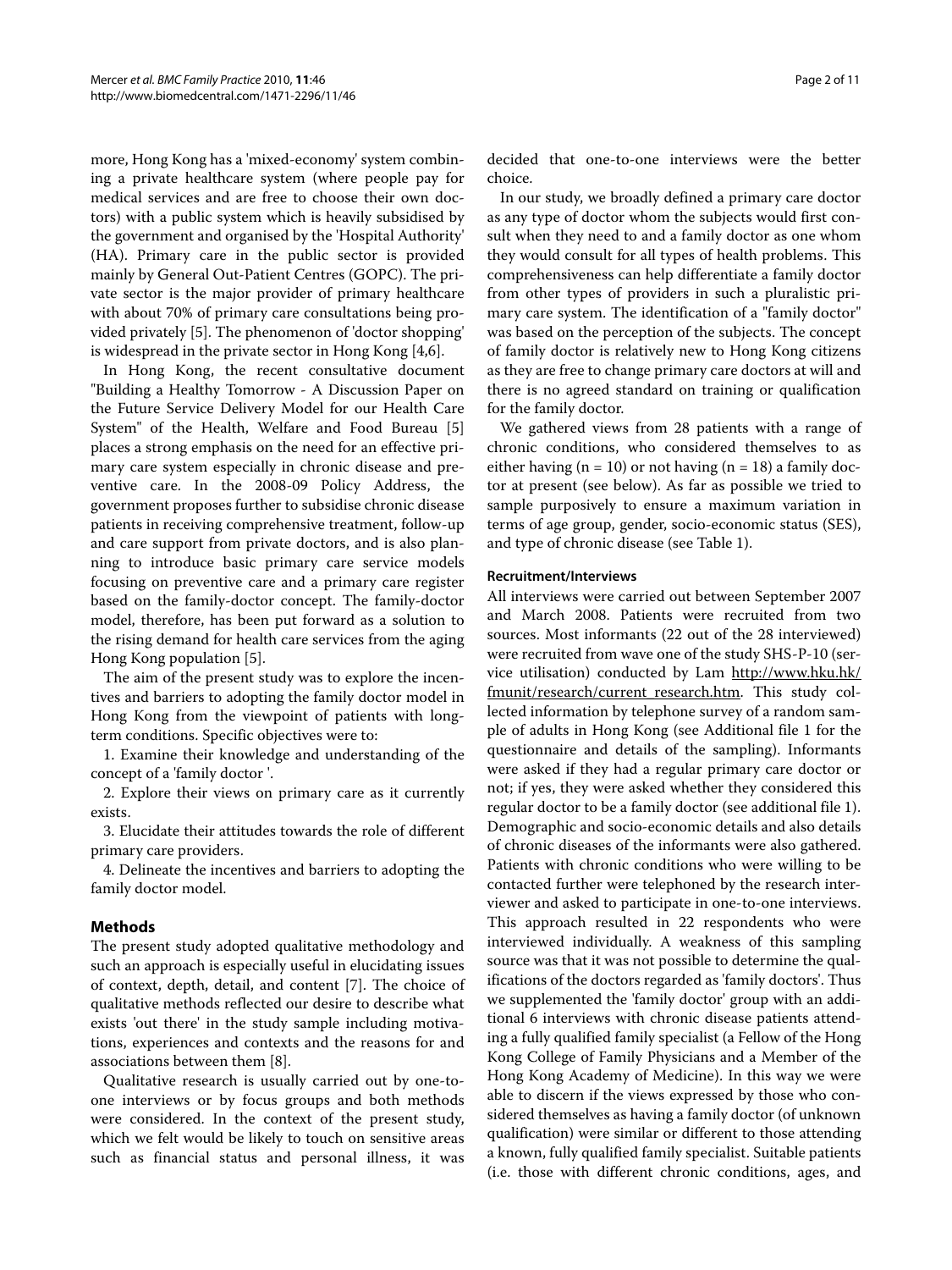| <b>Participant code</b>                   | <b>Income Group</b> | <b>Education</b> | Age | Sex | <b>Chronic disease</b> | <b>Marital Status</b> |
|-------------------------------------------|---------------------|------------------|-----|-----|------------------------|-----------------------|
| With family doctor                        |                     |                  |     |     |                        |                       |
| 5                                         | 5                   | Tertiary         | 27  | M   | ${\sf R}$              | Married               |
| 9                                         | 5                   | Tertiary         | 56  | M   | B, D, H, S             | Married               |
| 11                                        | 4                   | Tertiary         | 23  | F   | ${\sf R}$              | Single                |
| 12                                        | $\overline{4}$      | Tertiary         | 43  | F   | B, C                   | Married               |
| 13                                        | $\overline{4}$      | Secondary        | 47  | F   | C, R                   | Married               |
| 14                                        | 4                   | Secondary        | 29  | F   | B                      | Married               |
| $\overline{7}$                            | 3                   | Secondary        | 47  | M   | $\mathsf{R}$           | Divorced              |
| $\overline{2}$                            | $\overline{2}$      | Primary          | 63  | F   | H                      | Married               |
| 8                                         | retired             | Tertiary         | 80  | M   | H, S                   | Married               |
| 10                                        | <b>NA</b>           | Tertiary         | 52  | M   | Н                      | Single                |
| With regular doctor but not family doctor |                     |                  |     |     |                        |                       |
| 20                                        | 6                   | Tertiary         | 43  | M   | $\mathsf C$            | Married               |
| 21                                        | 6                   | Tertiary         | 43  | F   | B                      | Married               |
| 18                                        | 6                   | Secondary        | 40  | F   | B                      | Married               |
| 22                                        | 5                   | Secondary        | 50  | F   | E                      | Married               |
| 6                                         | 3                   | Tertiary         | 33  | M   | B                      | Married               |
| 16                                        | 3                   | Tertiary         | 26  | M   | B, R                   | Single                |
| $\mathbf{1}$                              | 3                   | Nil              | 75  | M   | D, H                   | Married               |
| 17                                        | $\overline{2}$      | Primary          | 70  | M   | $\sf H$                | Married               |
| 19                                        | $\mathbf 2$         | Primary          | 47  | F   | B, E                   | Divorced              |
| 15                                        | <b>NA</b>           | Primary          | 60  | F   | B                      | Divorced              |
| With no regular doctor                    |                     |                  |     |     |                        |                       |
| 26                                        | 4                   | Secondary        | 62  | F   | B                      | Married               |
| 23                                        | 3                   | Secondary        | 70  | M   | H                      | Widowed               |
| 25                                        | 3                   | Secondary        | 48  | F   | C, H, S                | Divorced              |
| 27                                        | $\overline{3}$      | Primary          | 47  | F   | B                      | Married               |
| 4                                         | $\mathbf 2$         | Primary          | 76  | F   | H                      | Widowed               |
| 3                                         | $\overline{2}$      | Nil              | 78  | F   | D                      | Widowed               |
| 24                                        | $\mathbf{1}$        | Primary          | 72  | F   | B                      | Widowed               |
| 28                                        | <b>NA</b>           | Secondary        | 51  | M   | H, S                   | Married               |

## <span id="page-2-0"></span>**Table 1: Characteristics of participating patients**

## **Key**

income (in HK\$): chronic conditions:

6: > 40000 B-musculoskeletal

5: 30000 - 40000 C - heart disease

4: 20000 - 30000 D - diabetes

3: 10000 - 20000 E - hyperthyroidism

2: 5000 - 10000 H - hypertension

1: < 5000 R - respiratory problems

NA: refused to answer S - minor stroke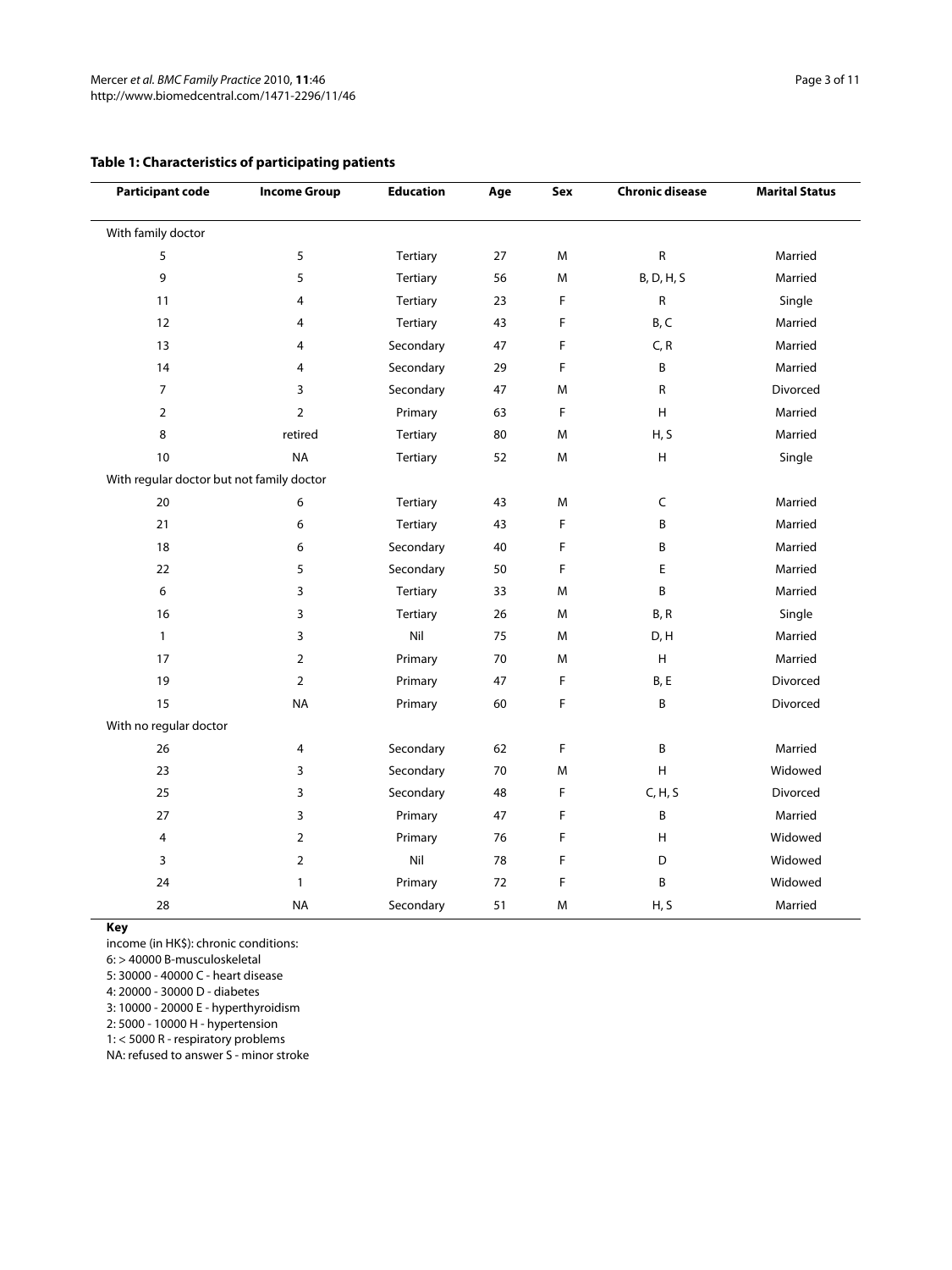genders) were identified by the practice nurse from patients attending that day, and asked if they would be willing to take part in an interview. They were then introduced to the researcher who was in the practice at that time, and who then carried out the interviews in a quiet room within the practice.

Our final sample was thus as follows:

1. Chronic disease patients with a family doctor at present ( $n = 10$ )

2. Chronic disease patients without a family doctor at present;

2.1. With a regular doctor  $(n = 10)$ 

2.2. With no regular doctor  $(n = 8)$ 

Of the six informants who were sampled in the qualified family physician's clinic, only two of them considered themselves as having a family doctor, two considered themselves as having a regular doctor, and two considered themselves as having no regular doctor.

Interviews took place at a location of most convenience to the participant, and were conducted by an experienced qualitative researcher with a background in social and medical anthropology (JYS). All interviews were conducted in Cantonese. The interviewer is a native Cantonese speaker from Hong Kong but is also fluent in written and spoken English. The interviews followed a semistructured format, and were free-flowing, and conversational in nature, using open questions to initiate discussion (see Additional file [2\)](#page-9-1). Interviews lasted between 1 and 2 hours each, (shortest 57 minutes, longest 116 minutes).

#### **Data Analysis**

Interviews were audio-recorded with the permission of participants and transcribed verbatim. The tapes were translated directly from Cantonese into English by bi-lingual transcribers, and all transcripts were checked by the bilingual research assistant to ensure accuracy of translation and transcription. The initial data analysis of the participants' transcripts was inductive, and no categories were specified in advance [[9,](#page-10-8)[10\]](#page-10-9) A code book was kept to supplement the discussion generated from reading the transcripts. Based on careful reading and re-reading, the preliminary coding and categorization of the data was done independently by three experienced qualitative researchers (JYS, SWM, SMH) on different transcripts. Initial themes were identified and recorded by all three independently. The extent to which the categories and emergent theories identified by the researchers corresponded was discussed and the emerging codes and theories discussed and refined. Analysis proceeded through first to second level coding [[11\]](#page-10-10). Regular meetings over the duration of the project allowed categorisation and classification, and the development of typologies and explanatory accounts to be pursued. This process utilised

the constant comparative method - initially comparing data sets between individual transcripts, later comparing data with emergent hypotheses [[9,](#page-10-8)[10,](#page-10-9)[12\]](#page-10-11). We were confident that we achieved data saturation in the present sample, and in later interviews no major new themes emerged from the data. Data analysis was manual and did not utilise any specific software.

The study was approved by the ethics committee of the Faculty of medicine, Chinese University of Hong Kong.

### **Results**

## **Participant Characteristics**

The characteristics of the participants interviewed are shown in Table 1. Those who considered themselves as having a family doctor were generally of higher socioeconomic status (SES), and those with no regular doctor generally of lower SES, compared with the 'regular doctor but not a family doctor' group. For example, in the family doctor group, 6/10 (60%) had tertiary education compared with 4/10 (40%) in the 'regular doctor but not a family doctor' group and 0/8 (0%) in the no regular doctor group. In line with our aim of a maximum variation sample, there was a range of ages, genders, and types of chronic diseases represented in each group. However, there were fewer men in the no regular doctor group (2/8; 25%) compared with the other two groups (both 5/10; 50%). The mean age was also somewhat older in the no regular doctor group (65 years) than in the other two groups (47 years and 49 years for the family doctor group and regular doctor but not a family doctor groups).

#### **Knowledge and Understanding of the term 'Family Doctor'**

Almost all participants had heard of the term 'family doctor' (except a few elderly participants of lower SES in the 'no family doctor; group). Participants' descriptions of what a family doctor is or does generally matched most of the accepted concepts of a family physician, i.e., care that is first contact, continuous, comprehensive, coordinated, and orientation to the patients' context (patient-centred) [[13\]](#page-10-12). Unsurprisingly, this was especially true of those in the group with a family doctor but even those in the 'no family doctor' group generally at least knew of the concept.

"You will go to see that doctor for all diseases. And you can ask him questions if you have problems, and he will explain to you. Other ordinary western doctors will not do that. They will just talk to you around 3 sentences and you will have to leave then. They will not be in such a detailed manner. Family doctor is different. They are in more details. You can ask them questions on diseases and they will explain to you in detail." [23, no regular doctor]

Their information about family doctors came from a variety of sources, including the media. Several partici-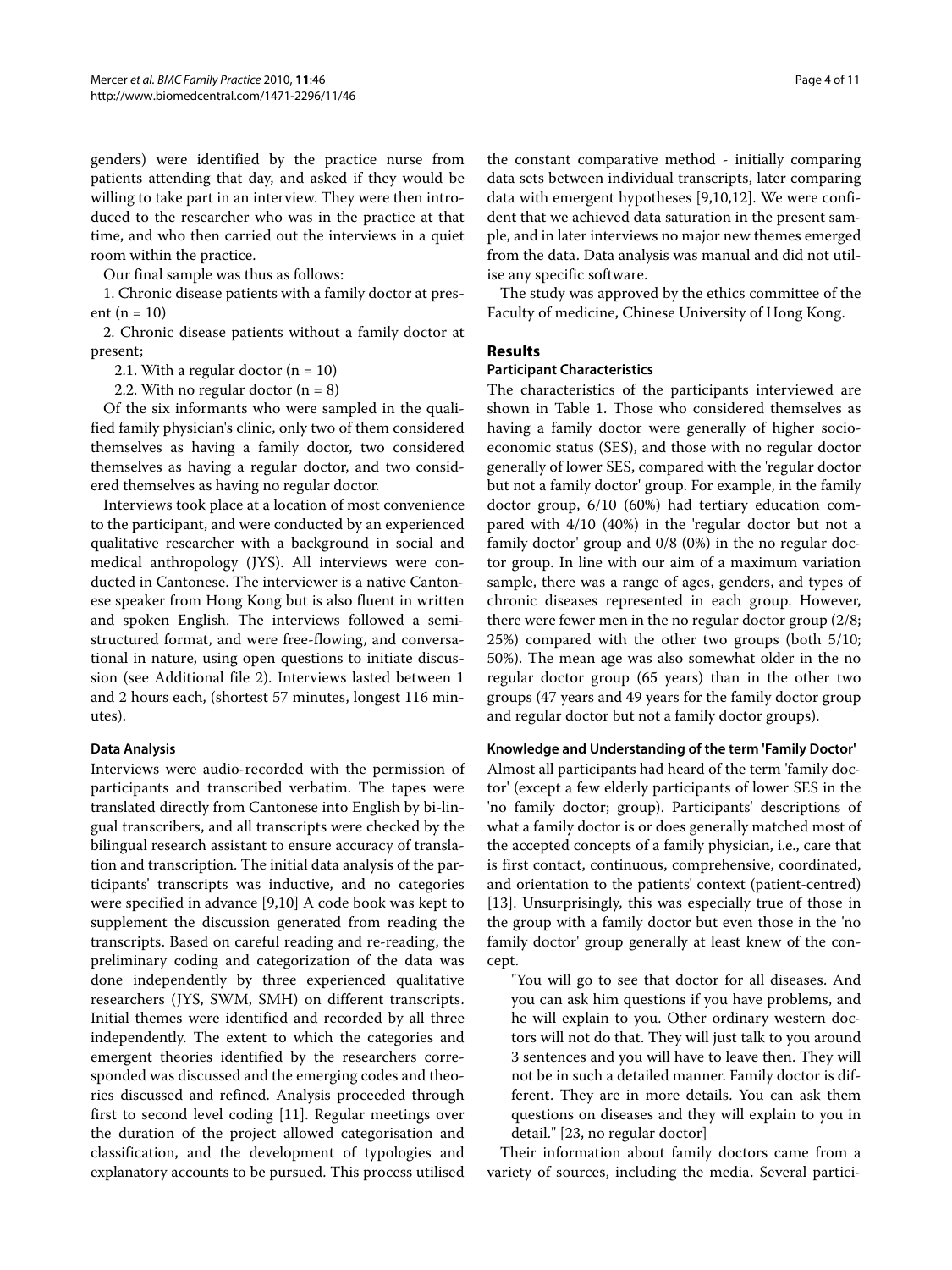pants believed that a family doctor is a regular doctor to whom the whole family will go, and who has a close relationship with the family, almost like a 'family member'. Some felt that a family doctor would also be on-call 24 hours a day and be prepared to do home visits whenever requested.

#### **Who should have a family doctor?**

There were a diverse range of views on who should or could have a family doctor. Those with a family doctor felt that the family doctor model was appropriate, irrespective of age and type of condition. These participants were mainly of higher SES (see Table [1](#page-2-0)).

"I think I need a family doctor...I think that the health histories of mine and my ex-wife can influence our son, therefore I think if there's a doctor who can understand our health histories, all the better as he can have a clearer picture...I think this kind of doctor is very important, and there's such a need to have this kind of doctor, not only the doctor can have a clear picture on our health backgrounds, but we as a family can know how to prevent some diseases." [[\[7](#page-10-6)], has family doctor]

However, many participants who did not currently have a family doctor (either having a regular doctor who is not a family doctor or no regular doctor) and were mainly of lower SES than those with a family doctor (see Table 1), saw a family doctor as something of a 'luxury item' for the wealthy and not within the financial reach of the bulk of the population in Hong Kong.

"Seeing family doctors need money; and if you have money, then it's good. I cannot afford if I need to pay \$1000 or \$2000 every month. If I have money, of course I will go to find those family doctors. Even if I don't have any problems, I will go to them as well to ask questions. The most important thing is economy." [[\[17\]](#page-10-13), has regular doctor]

### **Who can be a family doctor?**

There was a majority view among participants (irrespective of whether they had a family doctor or not) that the family doctor model was only possible in the private sector and not feasible in the public healthcare sector. This was largely because of the perceived pressure on the public system including issues of access, lack of personal continuity, and time constraints.

There was very limited knowledge among participants (irrespective of whether they had a family doctor or not) about training or qualifications in family medicine, and the concept of a family doctor was not solely limited to general practitioners or family physicians. For two participants who classified themselves as having a family doctor, their family doctors were specialists in paediatrics and dermatology. There was no evidence that their understanding or expectations of a family doctor differed substantially from those with a specialist family physician as a family doctor. Most participants also believed that TCM practitioners have the potential to be family doctors.

"TCM practitioners are more willing to spend time listening to your problems. They will ask you many questions. From my experience, most TCM practitioners are really willing to spend time explaining about their prescription in details, and willing to understand our body status...they will explain your body situation in details, and they are willing to talk to you. I know the training of a TCM practitioner is much longer than the training of western medicine doctors, and some of them are doctoral graduates. Therefore, I think not only their qualification is better, but they know more about how to communicate with patients...I think TCM practitioners can become family doctors, because they also receive all-rounded training." [[\[18](#page-10-14)], with regular doctor]

### **Views on the Current Primary Care System The Public Primary Care system**

The vast majority of participants were currently attending the public healthcare system (specialty outpatient clinics or general outpatient clinics) for their chronic diseases irrespective whether they had a family doctor or not. Reasons for this included issues of cost, consistency, informational continuity, prescription duration, quality, trust, access to specialists and allied health professionals (in-house referrals) and access to tests and investigations. For many (including those with a family doctor), they simply viewed the public system as the appropriate place to have their chronic disease managed.

"First, of course it is the economic concern. It's really very cheap. Also, if you need to have a surgery, or if you have any sudden changes in your disease, I think the equipment of public hospitals is better and more advance. But of course, the most important concern is finance. If you need to have more tests, then the fees will be more expensive in the private sector." [[\[13](#page-10-12)], with family doctor]

"It's better to go to public hospitals for chronic conditions, because hospitals are on a larger scale and so have better equipment like ECG and more senior doctors with better qualification and more experience. I trust hospitals more in this case. They have been following up my situation and so they don't need to redo the blood tests or other tests, because they have the records. If I switch to private doctors, then I will need to redo the blood tests and other tests as well as spending time to wait for the results. It's time consuming." [19, with a regular doctor]

There were thus many reasons for using the public system and advantages to 'getting into the system and staying there' with numerous disincentives to 'leaving the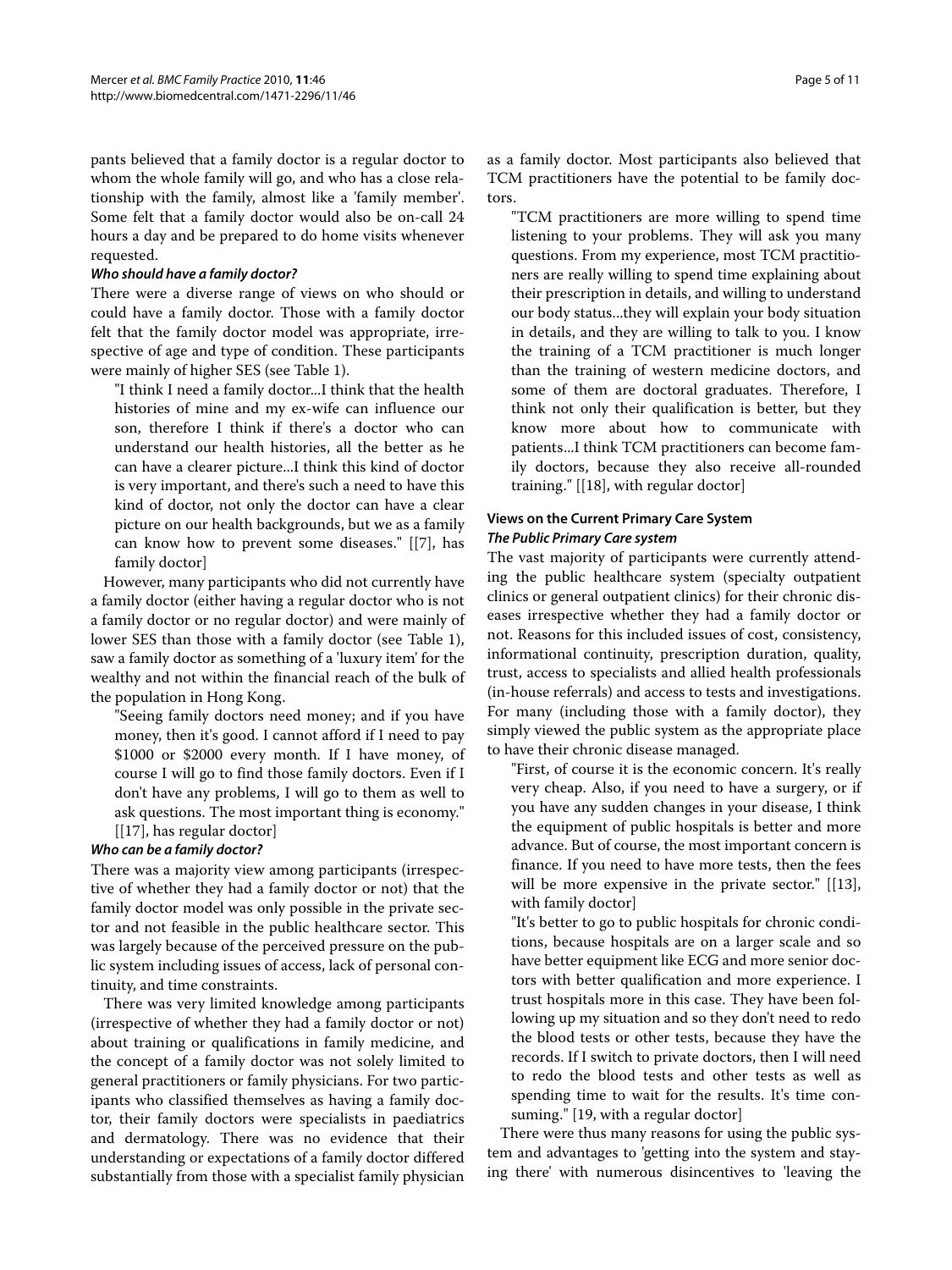system'. This is not to say that participants were uncritical of the public healthcare system. Access, waiting times, a lack of interpersonal continuity, short consultations, and poor attitude of doctors were commonly cited as problems. It was also clear from participants' accounts that many factors conspired to keep them in the public healthcare system, including recommendations by their private doctors, and ongoing internal referrals with no effective linkage to the private sector.

### **The Private Primary Care System**

Private primary care doctors were generally regarded as being mainly for acute illnesses, rather than for chronic disease management. Participants expressed a general lack of trust in the private sector, particularly among those who did not have a family doctor. Reasons for this included cost of consultations and prescriptions, ineffectiveness of treatments, concerns about lack of training and knowledge, and suspicions about being overcharged in terms of unnecessary drugs and investigations. Many participants voiced concerns about the government's planned healthcare reforms, and possible public-private partnerships between the HA and the private GP sector. Cost was a major concern for many, especially those on lower incomes, but issues of quality assurance also figured highly.

"But I am worried about the quality. I am afraid that these family doctors are not as knowledgeable as the public doctors. You know, we have many diseases, so it's more troublesome. If you just have a cold and flu, then of course it's easy and every doctor can treat you. But if you say heart problems, I am afraid that family doctors are not capable and they may not have such expertise. I still think that public doctors are better to follow my chronic diseases." [25, no regular doctor]

### **Barriers and Incentives to Adopting the Family Doctor Model**

There were five main themes identified; cost, perceived need, choice, relationships, and quality issues.

## **Cost**

For many interviewed cost was a major barrier, especially for those who did not have a family doctor, which generally reflected income level and SES; those on higher incomes were less concerned about costs personally (for themselves and their family) whereas those on lower incomes were greatly concerned.

"Many people are still struggling on how they can pay the consultation fees, so how can they have the ability to talk about family doctors?" [20, with regular doctor]

"I think family doctor is a very extravagant thing. I think family doctors will be very expensive...It will cost you several hundred for a single visit. It's really a waste. I think it's really a waste to spend several hundred dollars on seeing doctors for the things that you can do by yourself. We are in lower class and several hundred is too expensive for us...." [25, no regular doctor]

However, the relationship with cost was not entirely straightforward. There was a view expressed by some participants that 'good things can't be cheap', i.e., high quality family medicine *should* be expensive:

"I just think that if a family doctor has good expertise, then he should not be cheap. Cheap things should not be good, as I have experienced this before." [25, no regular doctor]

### **Perceived need**

A second barrier to the adoption of the family doctor model was the perception by many participants of the lack of need. Many of those without a family doctor simply saw having one as something unnecessary, irrespective of financial issues:

"It's not a money problem. Because I don't think I have the need to have one. Not every family needs a family doctor. If you and your children are healthy, what's the need of having a family doctor? If your children have many diseases, then you may need to have one... It's not necessary for one to have a family doctor if he just merely suffers from a cold and flu occasionally." [19, with regular doctor]

"There's no such need at the moment. I don't have too much sickness... I think going to hospital is good enough... There is no such need. I don't need a [family] doctor to follow my case closely." [28, with no regular doctor]

Conversely, some others did perceive the need for family doctors, which was related to perceptions of risk and concurrent diseases and to a large extent current or past experience of having a family doctor. For some, the incentive to have a family doctor came from positive experiences of family doctors overseas, in countries with welldeveloped primary care systems.

"I think I need a family doctor. Migrating to Canada was really the changing point. My ex-wife and my son also saw that family doctor in Canada...therefore after coming back to Hong Kong, I also hope that I can have the same doctor to follow my whole family's health, which I think it is good to my son and to myself....I think this kind of doctor is very important, and there's such a need to have this kind of doctor, not only the doctor can have a clear picture on our health backgrounds, but we as a family can know how to prevent some diseases." [[[7\]](#page-10-6), with a family doctor, the first experience of family doctor was in Canada]

### **Choice**

The right to choose a doctor was a common theme which was related exclusively to the private sector. Participants strongly defended their right to choose a doctor (or doc-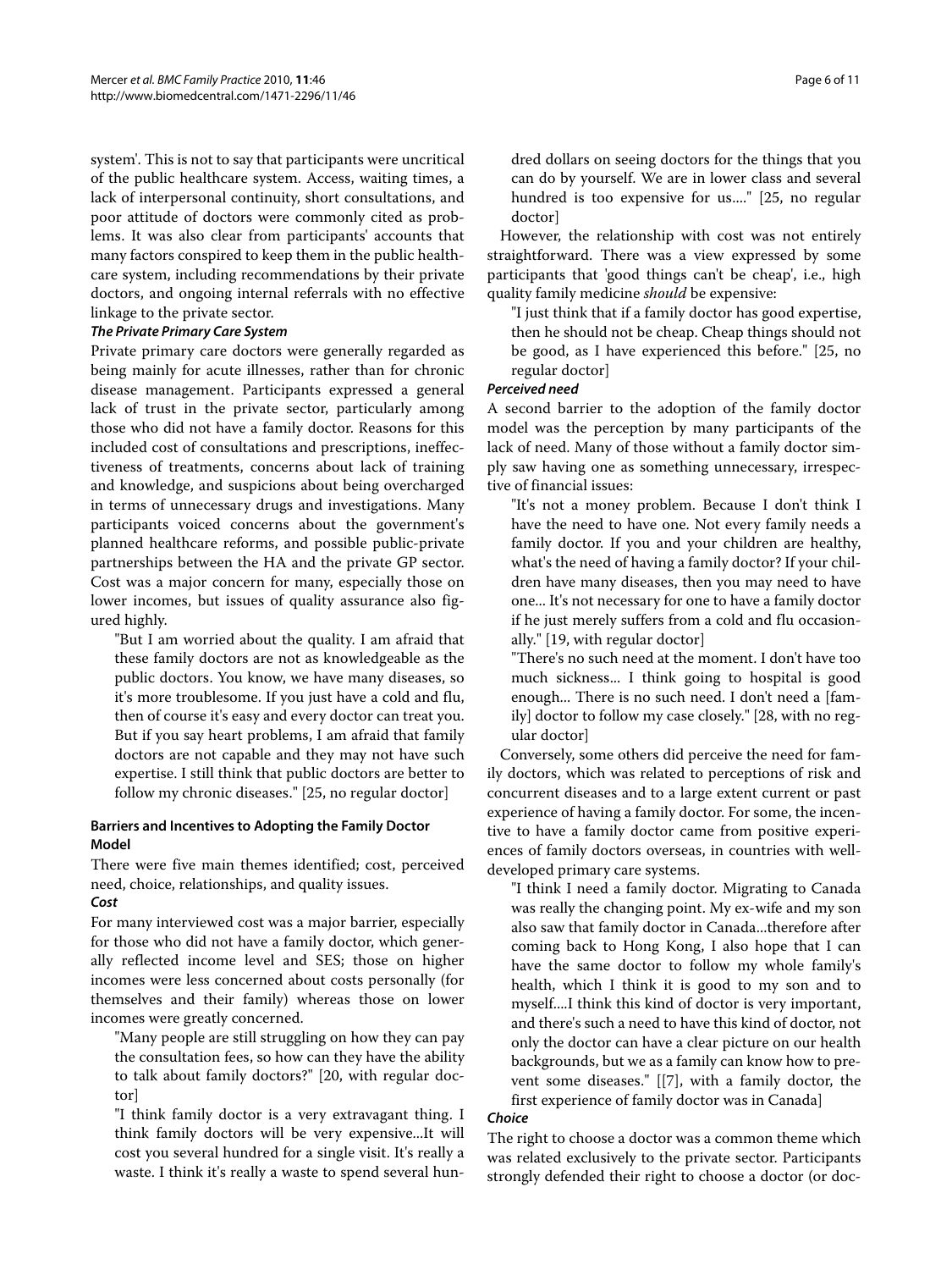tors), in order to find the 'right match'. 'Doctor shopping' was regarded as a way to assert choice in order to find a good doctor. Thus a potential barrier to the adoption of the family doctor model was the concern that the government might limit choice by imposing restrictions; although financial incentives or subsidies on the one hand were seen as an incentive to moving to a family doctor model, many also wanted reassurance that the 'right to choose' would not be diminished.

"Family doctors should be something like options and choice, and should not be a mandatory thing, because many people are very conservative and don't want other people know too much about them, even though they are doctors." [[\[10](#page-10-9)], with family doctor].

"If the government assigns a family doctor to a patient, then I cannot know whether this doctor really suits me." [[\[13](#page-10-12)], with a TCM practitioner as family doctor]

Interestingly, most felt that this 'right to choose' simply did not apply to the public healthcare system. Although in principle they would prefer to be able to see a doctor of their choice in the public system, and be able to form a long-term relationship with that doctor, in practice many felt this was simply impossible.

#### **Doctor-patient relationship**

A related barrier to adopting the family doctor model was the issue of the doctor-patient relationship. Many participants had concerns about the attitudes of doctors in Hong Kong. Many quoted examples of commonly being rushed in consultations, with little time to ask questions, gain information, and so on:

"It's really rare to see a doctor who can spend 5 minutes on a patient, and I think its standard to finish a patient in one minute. Probably, they still haven't seen your face but have started to type your record and prescription. They will then ask you whether you need a sick-leave certificate. That's it. Everyone is in a rush. Patients are in a rush, and the doctors are in a rush. Therefore, it's really difficult to have a family doctor in Hong Kong." [20, has regular doctor]

"It is not easy to get a good doctor who is willing to spend time and have the patience to listen to you. I don't know where I can find such a doctor. Most doctors are very busy in 'rushing cases'." [[[18\]](#page-10-14), has regular doctor]

Conversely, an important incentive to having a family doctor was the possibility of forming an enduring therapeutic relationship. There were numerous potential advantages associated with this, such as effectiveness, efficiency, holistic support, empathy, respect, trust, confidence, health promotion and self-care support. However, many felt that a therapeutic relationship with a family doctor would take a long time to develop; that is the relationship had to be developed and nurtured over a period

of years. This was irrespective of the doctors training, qualifications, or certificates. Respect and trust had to be earned through contact and experience, and the patient's judgement of the doctor's skills by their own personal evaluation of honesty, integrity, and effectiveness of care.

Although participants generally viewed the long-term therapeutic relationship with a doctor as a positive factor, one participant felt that 'being too familiar' with a doctor could be a barrier.

"Maybe I am too familiar with him and have seen him for a long time, so I don't dare to tell him, or I don't feel comfortable psychologically to tell him the truth if his medication fails. It's quite contradictory. Of course it's good to have a doctor whom you have seen for a long time. But if his medication fails, I don't dare to tell him honestly... I don't dare to tell him, because he may think that I feel suspicious with his medication, though I have seen him for a long time. I am afraid that the doctor will have such feeling. Some doctors are better because they will really tell you that you have to go back to switch to another medication if this medication cannot work for you. You will feel less embarrassed to go back. But if the doctor told you that "it's okay for you to take this medication", then how can you go back and tell him the medication fails? I think this is really embarrassing." [27, no regular doctor]

### **Quality issues**

A further theme which acted as a barrier to having a family doctor was the issue of quality. Many participants were concerned that private family doctors were not adequately trained or skilled to deal with chronic diseases. Some felt that only specialists could look after specific chronic conditions, and therefore family doctors had to be specialists in the patient's particular disease.

"I will find a specialist as my family doctor for my heart problems and not just a GP... I do not expect there's a doctor who can follow all my diseases - it seems that he's not a specialist al all; I just expect that I can follow the same doctor in internal medicine, and the same doctor in ENT [ear, nose and throat]...I think there is no single doctor can be all-rounded. An ENT specialist will just have titles on ENT. They do not have cardiology titles. I think this is a barrier. Just like I have heart and ENT diseases; but others may have even more different types of diseases which may involve many specialties, then how can you find a doctor who can treat all these diseases?" [[[13\]](#page-10-12), TCM as family doctor]

"I think for specialty problems, family doctors are incapable in dealing with them... Of course only the specialists can deal with specialty problems. Family doctors cannot, so of course it's better to search the specialist by myself if I think it's a specialty problem...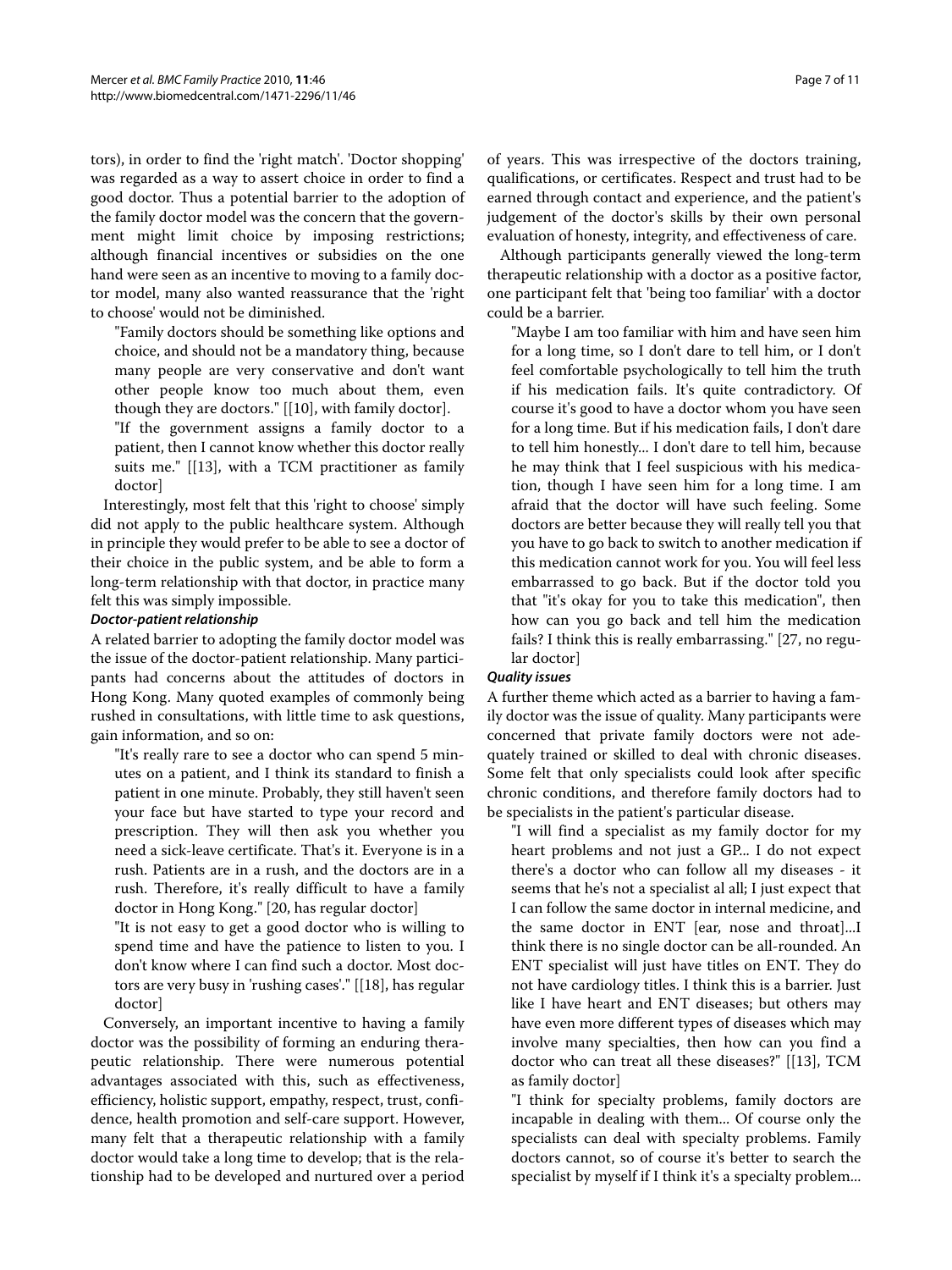Family doctors only deal with minor diseases, they are not specialists. If I need specialist treatment, I still have to see the specialists no matter how far they are." [26, no regular doctor]

Qualifications and certificates were rarely used by participants as criteria on which to judge if a doctor was suitably qualified to deal with chronic diseases. Indeed the issue of trust was not simply related to knowledge, but was also intimately related to perceptions of the doctors' ethics and values. Even for those participants who believed that further training for family doctors should be required, they felt the training should focus on holistic and humanistic skills as much as medical skills.

"But training can just teach you about the skills; whether you can do well as a family doctor depends much on your personality. Medical skills are not important for family doctors, but what's more important is that whether they can motivate a patient to tell the real health situation to them, and so they can help you thinking about the possibilities to treat your problem. It's really based on trust. The main function of family doctors is not for treatment, but he is the one that you can trust and he can give you medical advice. I think what the subject or training can teach mainly concerns about the skills, but it is still impossible for them to become family doctors if the environment does not allow." [20, with regular doctor].

Finally, some participants said they did not know how to find a family doctor in Hong Kong.

"In Hong Kong, I just have the impression that you don't know where you can go when you are sick - the only place that you can go is the doctor whom is convenient to you. Otherwise, you can only go to public clinics. I don't know if Hong Kong has family doctors. Maybe there are some family doctors, but I cannot know, and I don't know any sources that I can know whether there are family doctors here... I do not have the information of how to get a family doctor from any people. I can ask my friends for recommendation about a good acupuncturist, but no friends have ever recommended me about a family doctor, because people do not have the concept of family doctor." [21, with a regular doctor, past experience of family doctor in Australia].

## **Summary of similarities and differences between views of participants with a family doctor and those with no family doctor**

In summary, there were similarities and differences in the perceptions, knowledge, and understandings of the family doctor model between the participants who had experience of a family doctor (family doctor group) and those with no experience (regular doctor/no regular doctor groups) as shown in table [2](#page-8-0). In general, most participants had a reasonably accurate knowledge of the family doctor model, participants in both groups equated it with the private sector, all participants felt TCM practitioner had the potential to be family doctors, and participants in both groups generally felt that chronic disease management was best done by the public system.

Those with a family doctor valued the holistic approach and the therapeutic relationship that developed over time, and felt that they and their families needed a family doctor. Those without a family doctor saw the potential benefit of such a relationship, but felt that having a family doctor was a 'luxury' rather than a 'need'. Cost was a concern, especially for those without a family doctor (who were of lower SES), as was trust in quality of care. All groups valued the preservation of choice which came with the private sector. These views on family doctors were not obviously related to gender or age, and therefore the fact that those in the 'no regular doctor' group were somewhat older on average and mainly female (Table [1](#page-2-0)) did not seem to account for these findings. The main factor associated with having a family doctor or not (and hence the specific views related to that) was SES, which was generally higher in those with a family doctor (Table 1).

#### **Discussion**

The aim of the present study was to explore the incentives and barriers to adopting the family doctor model in Hong Kong from the viewpoint of participants with chronic disease by means of in-depth semi-structured interviews. That most participants had some knowledge of the concept of a family doctor is in agreement with a recent survey of over 1,000 members of the public conducted by the Hong Kong College of Family Physicians which found that over 90% of respondents had heard of the term family doctor [[14\]](#page-10-15). The survey also showed that cost was the most important issue influencing choice of service and that in terms of dealing with chronic illness, only a minority felt that private doctors were capable of doing this, again in line with our own findings.

In the present study it is noteworthy that the family doctor model was generally equated with the private sector and that family doctors were regarded as something of 'a luxury item for the rich' by those who did not have one. Virtually all participants (irrespective of whether they had a family doctor nor not) attended the public healthcare system for ongoing management of their chronic diseases. There were many reasons for this (cost, consistency, informational continuity, prescription duration, quality, trust, access to specialists, allied healthcare professionals, tests and investigations) and many forces seemed to conspire to keep patients within the public healthcare system, both from within the system and from without. However, for most participants, the public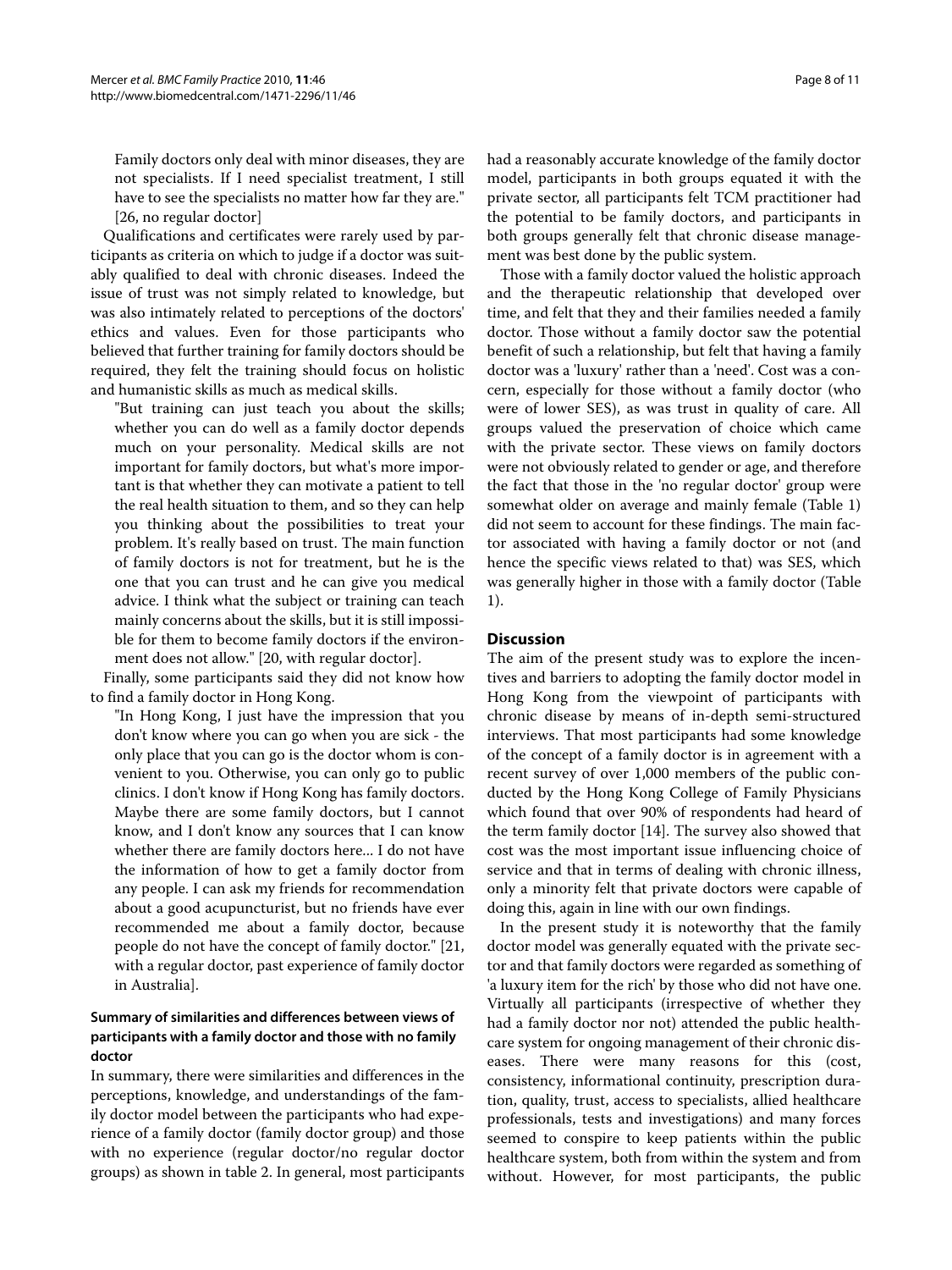|                                                                    | Family doctor group $(n = 10)$ | No family doctor group $(n = 18)$ |
|--------------------------------------------------------------------|--------------------------------|-----------------------------------|
| Knowledge of family doctor model of care                           | $\sqrt{d}$                     | $\sqrt{2}$                        |
| Family doctor can only be in private sector                        | $\sqrt{\sqrt{}}$               | $\sqrt{\sqrt{}}$                  |
| Family doctor can be TCM doctor                                    | $\sqrt{\sqrt{}}$               | $\sqrt{\sqrt{}}$                  |
| Chronic disease management best done in<br>public sector           | $\sqrt{d}$                     | $\sqrt{\sqrt{}}$                  |
| Family doctor offers holistic care and<br>therapeutic relationship | $\sqrt{d}$                     | √                                 |
| Family doctor is essential to health needs                         | $\sqrt{\sqrt{}}$               | <b>XXX</b>                        |
| Family doctor is costly                                            | $\sqrt{}$                      | $\sqrt{\sqrt{}}$                  |
| Choice and quality key issues                                      | $\sqrt{\sqrt{}}$               | $\sqrt{\sqrt{}}$                  |

<span id="page-8-0"></span>**Table 2: Differences and similarities between informants with and without family doctors**

healthcare sector was simply regarded as the appropriate setting for chronic disease management. Thus 'shifting the balance of care' from the public healthcare system to the private system, or even moving to a more 'sharedcare' system between public and private providers, as suggested in the recent consultation document on health care reforms in Hong Kong [[6\]](#page-10-5) is unlikely to be a straightforward matter.

An additional problem in the context of chronic disease management was the fact that private primary care was mainly seen as dealing with acute minor illness, or in the case of TCM as a general health 'tonic'. This is supported by the findings of Dickinson [\[15](#page-10-16)] which showed that people tend to consult private doctors for minor illnesses. It is of interest that the majority of our participants felt that TCM practitioners had the potential to become family doctors. The reasons varied but most cited the therapeutic relationship, the cultural 'fit' of TCM, and the relatively detailed explanations received when compared with western doctors. Wong et al. [\[16\]](#page-10-17) also contended that TCM practitioners gave more detailed explanation to patients. However, integration of TCM with western medicine remains problematic in Hong Kong, and issues of safety and effectiveness remain unanswered.

Gauld and Gould [\[17](#page-10-13)] reported that around three-quarters of all patients were interested in knowing more about their diseases, and the participants in the present study generally expressed a keen interest in knowing more about their health problems. Participants tended, in this respect, not to enquire and seek explanations from the doctors in public clinics about their diseases due to the short time available in the consultation. Possibly when patients are paying they feel more able to assert their 'purchasing power' and demand more from consultations. Such differences in expectations would be consistent with Gauld's and Gould's previous findings[[17\]](#page-10-13).

In terms of barriers to adopting the family doctor model, cost was a major concern for many, but issues of quality, need, and choice were also important barriers to adopting the family doctor model. Incentives included the perceived benefits of a long-term therapeutic relationship with a family doctor, and the possibility of government financial subsidies. Similar to the findings of Lester et al. [[18](#page-10-14)], most participants in our study saw the potential benefits of having a continuous doctor-patient relationship and seeing the same doctor at each primary care visit. The fact that participants knew little about the Hong Kong College of Family Physicians, nor how to find a qualified family doctor possibly reflects both the limited number of fully qualified family physicians in Hong Kong, and the lack of published information available to the public.

#### **Strengths and limitations**

The present study adopted qualitative methodology and such an approach is especially useful in elucidating issues of context, depth, detail, and content [\[7\]](#page-10-6). The choice of qualitative methods was, we feel, an appropriate one as we sought to describe what existed 'out there' in the study sample, including motivations, experiences and contexts and the reasons for and associations between them [\[8](#page-10-7)]. Many of the underlying reasons and beliefs elicited in the present study simply could not have been identified by quantitative research methods.

Sample size in qualitative research is not set in advance, but depends on the context of the study and when saturation is reached in terms of new themes [\[7](#page-10-6),[8](#page-10-7)]. Large numbers are not required. In the present study we noted saturation of themes before the last interviews were completed, and thus are satisfied that our sample size was sufficient for the purposes of the study. However, it should be noted that the characteristics of the different groups did differ somewhat; those with a family doctor were gen-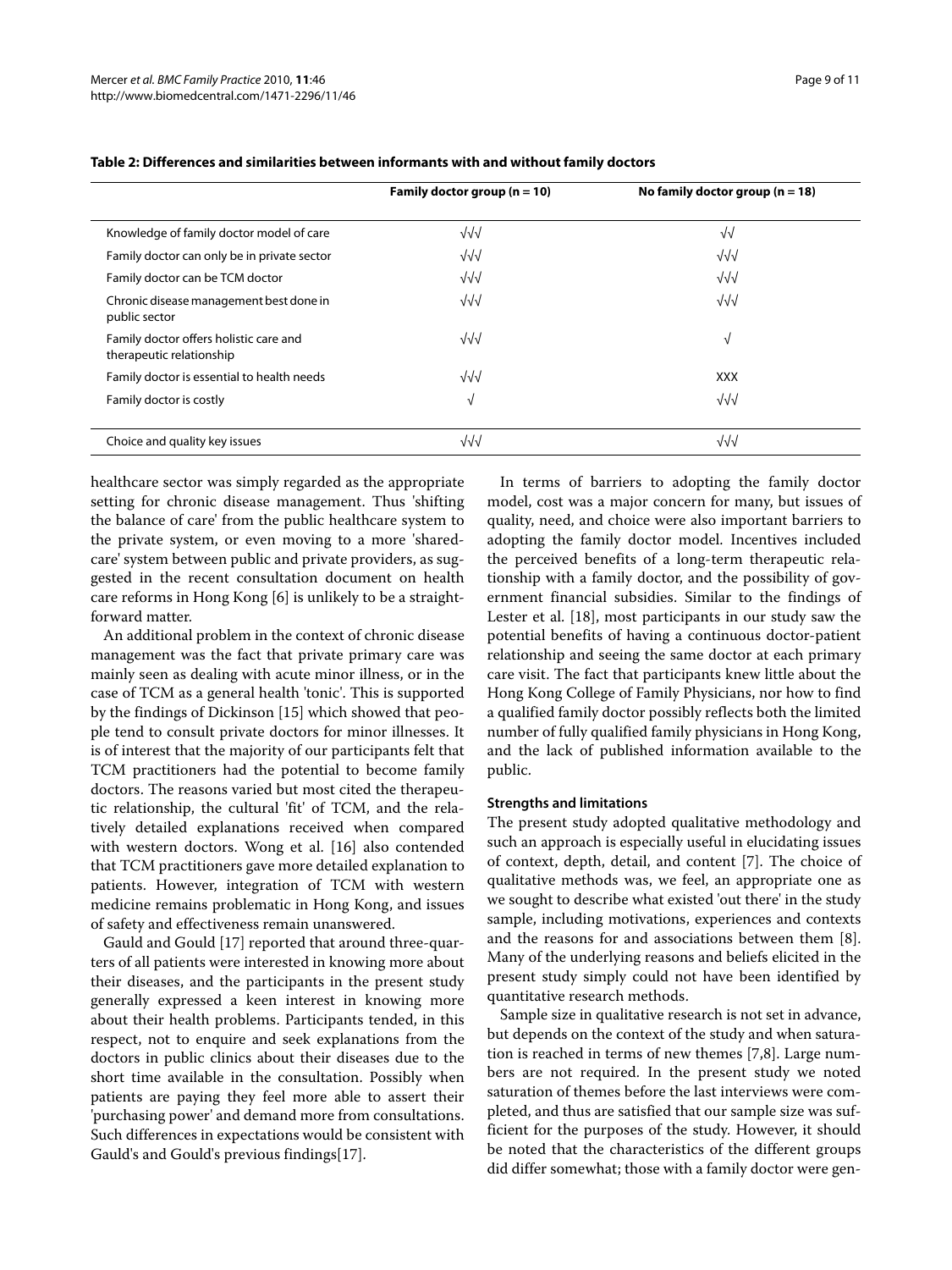erally of higher SES, and in the 'no regular doctor' group there were more women and the ages tended to be older. We cannot therefore be sure that these differences did not 'contaminate' our findings, though we looked for and did not find any major effects of age and gender on the themes uncovered.

We recruited respondents from two sources; a linked survey carried out by Lam and colleagues (22 respondents) and an additional 6 respondents from the clinic of a family medicine specialist, in order to try to discern if the views expressed by those who considered themselves as having a family doctor (of unknown qualification) were similar or different to those attending a known and fully qualified family medicine specialist. We had assumed that all 6 would consider themselves as having a family doctor and were also surprised that only 2 out of these 6 informants did. We cannot fully explain why this was, but perhaps reflects the Hong Kong private primary care system and the phenomenon of 'doctor shopping'. It suggests that in the Hong Kong private sector having a qualification of family medicine specialist does not necessarily influence informants' perceptions of having a family doctor.

#### **Implications for policy and practice**

If the findings of this qualitative study are representative of this patient group, the successful implementation of a comprehensive family doctor system for chronic disease management in Hong Kong seems unlikely unless the multiple, complex barriers identified are addressed with a systems approach. The cost and trust barriers have important implications for policy makers with respect to the proposed health care reforms in Hong Kong which aim to improve the integration of the private and public primary care systems and to shift the balance of care for chronic disease management from secondary to primary care. The public has yet to be convinced of the competence of family doctors in chronic disease management. Potential ways forward for policy and decision makers to help overcome these barriers could include:

1. Promotion of the family doctor model in Hong Kong by a media campaign aiming to promote a positive (but realistic) image of family doctors and their abilities to manage chronic as well as acute illnesses

2. Financial incentives to enable patients with chronic diseases to be able to afford having a family doctor within the private sector

3. Financial incentives for family doctors to promote continuity of care

4. Verifiable safety and quality assurances so that patients can trust family doctors in the private sector to manage their chronic diseases appropriately

5. A requirement for family doctors to demonstrate competence and up-to-date knowledge of evidencebased management of common chronic diseases and patient-centred communication skills

- 6. Availability of high quality training for family doctors in chronic disease management
- 7. Promotion of the family doctor model in public healthcare sector and better communication and integration between public and private sector

### **Conclusions**

According to the views of patients with chronic diseases in this study, the introduction of a family doctor model in Hong Kong will face major barriers. Unless the attitudes and perceptions described above are addressed, the effective implementation of a comprehensive family doctor system for chronic disease management in Hong Kong seems likely to fail, if the findings from this study are generalisable to the wider population.

#### **Additional material**

<span id="page-9-0"></span>**[Additional File 1](http://www.biomedcentral.com/content/supplementary/1471-2296-11-46-S1.DOC) Questionnaire used to recruit patients**. A copy of the survey tool used in the recruitment of patients into the study.

<span id="page-9-1"></span>**[Additional File 2](http://www.biomedcentral.com/content/supplementary/1471-2296-11-46-S2.DOC) Interview guide for the semi-structured interviews**. Details of the questions used by the interviewer in the qualitative interviews.

#### **Competing interests**

The authors declare that they have no competing interests.

#### **Authors' contributions**

SWM conceived and designed the study and was involved in analysis and interpretation of the data, drafting and revising the manuscript. JYS helped with design, collected the data, carried out the analysis, and helped draft the manuscript. CLK, TPL, SMH, YYCL and SMG assisted in the conception and design of the study, commented on the analysis and interpretation, and helped revise sections the manuscript. SMH also contributed to the analysis in depth, working closely with SWM and JYS. All authors contributed intellectually at all stages and all gave final approval.

#### **Acknowledgements**

This project was supported by the Health Services Research Fund (project ref no SHS-P-02) of the Food and Health Bureau, the Government of the Hong Kong SAR. Stewart Mercer carried out this work as Visiting Professor in Primary care, at the School of Public Health, Chinese University of Hong Kong. We would like to thank all who participated in and contributed to this study. Academic contributors to the study included Professor Albert Lee, Department of Community & Family Medicine, The Chinese University of Hong Kong, Hong Kong, Professor William Wong, Department of General Practice, University of Melbourne, Australia Professor David R. Phillips, School of Humanities and Social Sciences, Lingnan University, Hong Kong, Professor Roger H. Jones, United Medical and Dental School, (Guy's and St Thomas), London Guy's, King's and St Thomas' School of Medicine, United Kingdom

#### **Author Details**

1Section of General Practice and Primary Care, Division of Community-based Sciences, Faculty of Medicine, University of Glasgow, UK, 2Department of Community & Family Medicine, School of Public Health and Primary Care, The Chinese University of Hong Kong, Hong Kong, 3Centre for Health Sciences, Barts and The London School of Medicine and Dentistry, Queen Mary, University of London, London, UK and 4Family Medicine Unit, Department of Medicine, The University of Hong Kong, Hong Kong

Received: 25 August 2009 Accepted: 4 June 2010 Published: 4 June 2010